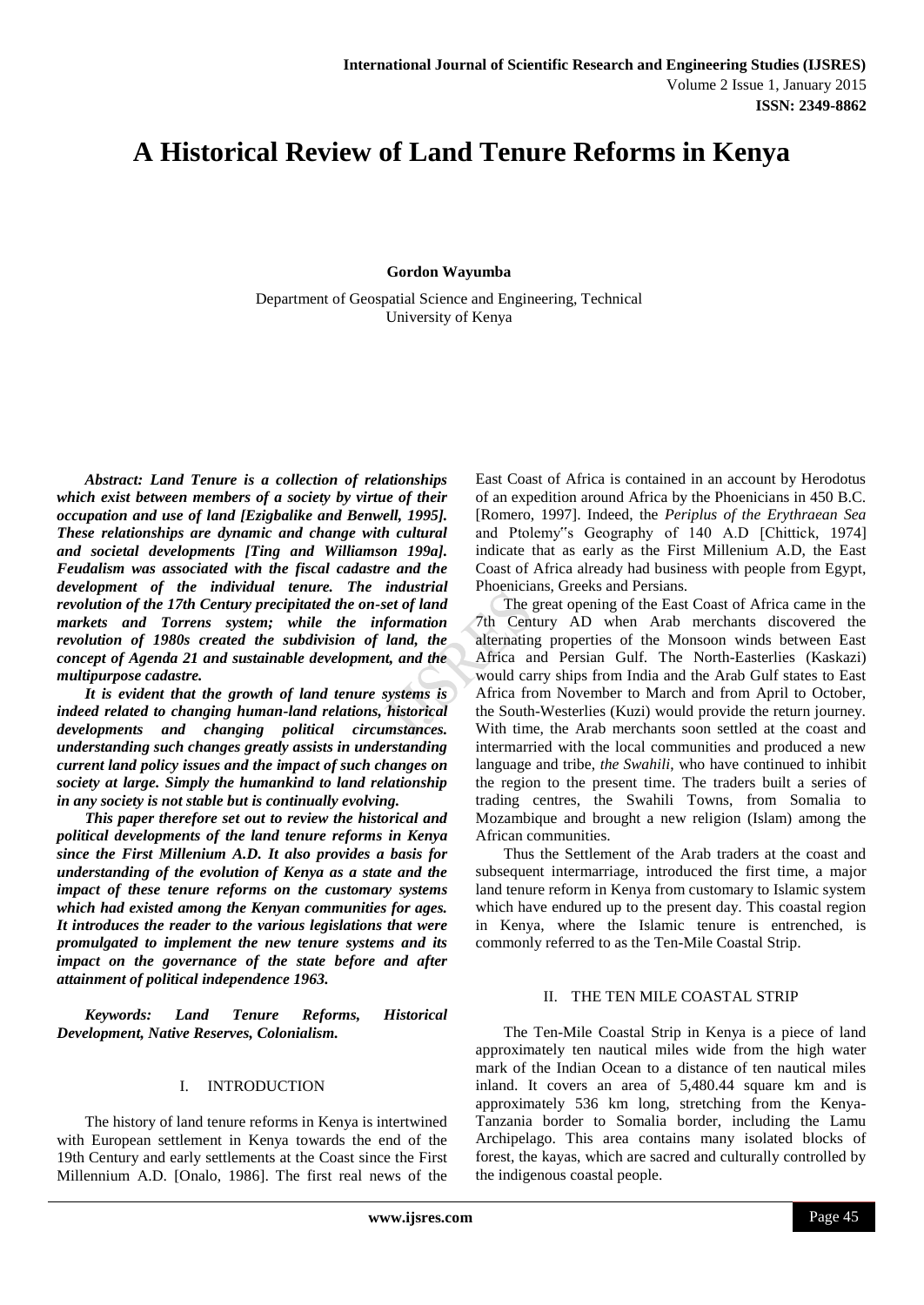When the Omani Arabs settled in East Africa in 1840, these forests offered a sanctuary of several resources which were required for the economic development of the new Omani Empire [Were and Wilson, 1968: 88]. These included slaves, mangroves, fruits, timber and all sorts of food grown by the local Bantu communities. Sultan Seyyid Said [1804- 1856] declared his dominion over the narrow coastal strip as early as 1834 and ruled it until the time when the Imperial British East Africa Company (IBEACo) was established. In 1886, European Nations notably, France, Britain, and Germany, agreed that the dominion of the Sultan of Zanzibar be extended to cover the Ten-Mile Coastal strip and the Lamu Archipelago [Jackson, 1969:56].

The land tenure system in the ten-mile coastal strip has been dictated by the changing socio-economic and political circumstances in the area. Under the East African Land Regulations of 1897, people living in the area were issued with certificates of ownership for a term of 21 years in the form of short-term leases. In 1902, the ten-mile coastal strip was considered government land, and therefore available for alienation under the Crown Lands Ordinance. However, without some specific legal process, it was difficult for the government to separate land available for alienation and private land already claimed by subjects of the Sultan at Zanzibar [GoK, 1966].

A provision for land claims within the ten-mile coastal strip was therefore made possible in 1908 through the Land Titles Ordinance; which was specifically enacted to adjudicate the land rights in the area in order to separate private land from crown land. A land court, consisting of a Recorder of Titles, a Surveyor and administrative officers was set up to listen and determine the claims. The duties of the Recorder of Titles included boundary surveys and the preparation of maps to be attached to the certificate of ownership. The Surveyor and the administrative officers only received the claims. The process of adjudication was therefore solely left to the Recorder of Titles [Okoth-Ogendo, 1976].

Any land parcel which was not successfully claimed was declared government land, even if it was occupied by the indigenous community. Consequently, the land tenure system in the ten-mile coastal strip became a complex mixture of private, informal, customary and public tenure that has manifested into the current land issues within the strip of landlessness, squatters, absentee landlords and tenants at will. This radical land tenure reform in the East African Coast has been a major source of political agitation due to conflicts between the indigenous communities and the successive governments in Kenya.

# III. THE PORTUGUESE INFLUENCE

The history of Portuguese influence in East Africa date back to the year 1453 when the Ottoman Turks conquered Constantinople (Istanbul), the capital of Byzantine-East Roman Empire, and blocked the overland route to Europe, which had previously been used by Marco Polo to china (1271-1295). The overland-route was important to the Europeans for the supply of spices from India (for food

preservation) and silk from china for cloth making. With the blockage of the route, Europeans were forced to look for an alternative route to India and the Far East, around the massive African continent.

Henry the Navigator responded to this blockade by establishing a modern naval school at Cadiz to improve the construction of ships and navigation techniques so that the ships could withstand long ocean voyages. At the school, cartography was refined with newly devised instruments (such as the Astrolabe), and maps were regularly up-dated; and a revolutionary ship, the caravel was built [http://www.the East African.co.ke/news/Historic-story-of-Mandela].

From the efforts at Cadiz, the Portuguese sailor, Vasco da Gama sailed around South Africa and reached the coast of Kenya at Mombasa, in 1498 en route to India. The other beneficiaries from the school at Cadiz were; Batlomeu Diaz (who became the first European to reach the Cape of Good Hope in 1487), Christopher Columbus and Sir Fredrick Drake amongst others. A Dutchman Jan Van Riebeeck also capitalized on the Portuguese conquest of the Cape area and established an out-post at the present day Cape Town (in 1652) for fresh provisions.

The Portuguese interest was confined to the coast and hence they did not have any impact on the land tenure system in Kenya, except for Fort Jesus in Mombasa (built in 1593) and Vasco da Gama pillar in Malindi; which are currently gazetted as national monuments. The only tenure reform that can be attributed to the Portuguese therefore is the introduction of Christianity at the coast, through the construction of the Fort as a Catholic symbol and religious centre, in a predominantly Muslim community.

# IV. BRITISH COLONIZATION OF EAST AFRICA

Towards the end of the 19th century, the British were facing major political and economic challenges from other European powers. Stimulated by the industrial revolution of the 18th century, Britain became the main supplier of manufactured goods and investment capital to several European countries [Okoth-Ogendo, 1991: 8]. However, soon these countries also developed their economic capacities and began to supply the same goods to the same markets. British entrepreneurs reacted by adjusting the nature and direction of their trade and capital flow towards newer and less vulnerable markets such as India, Australia, New Zealand and East Africa among others.

British interests in East Africa were motivated by three main factors: (i) the desire to scuttle the Indian Ocean trade which interfered with their interests in India; (ii) the need to develop agriculture in the rich soils of the region so as to acquire raw materials for the industries in Britain; and (iii) the desire to control the source of the Nile and the route to India (and the far East) through the Suez Canal. Queen Victoria took advantage of the Berlin Conference agreement among European Nations (1884-1885), and granted a charter to the Bombay-based Imperial British East African Company (IBEACo) in September 1888 to operate and administer the East African Territory from the Coast inland.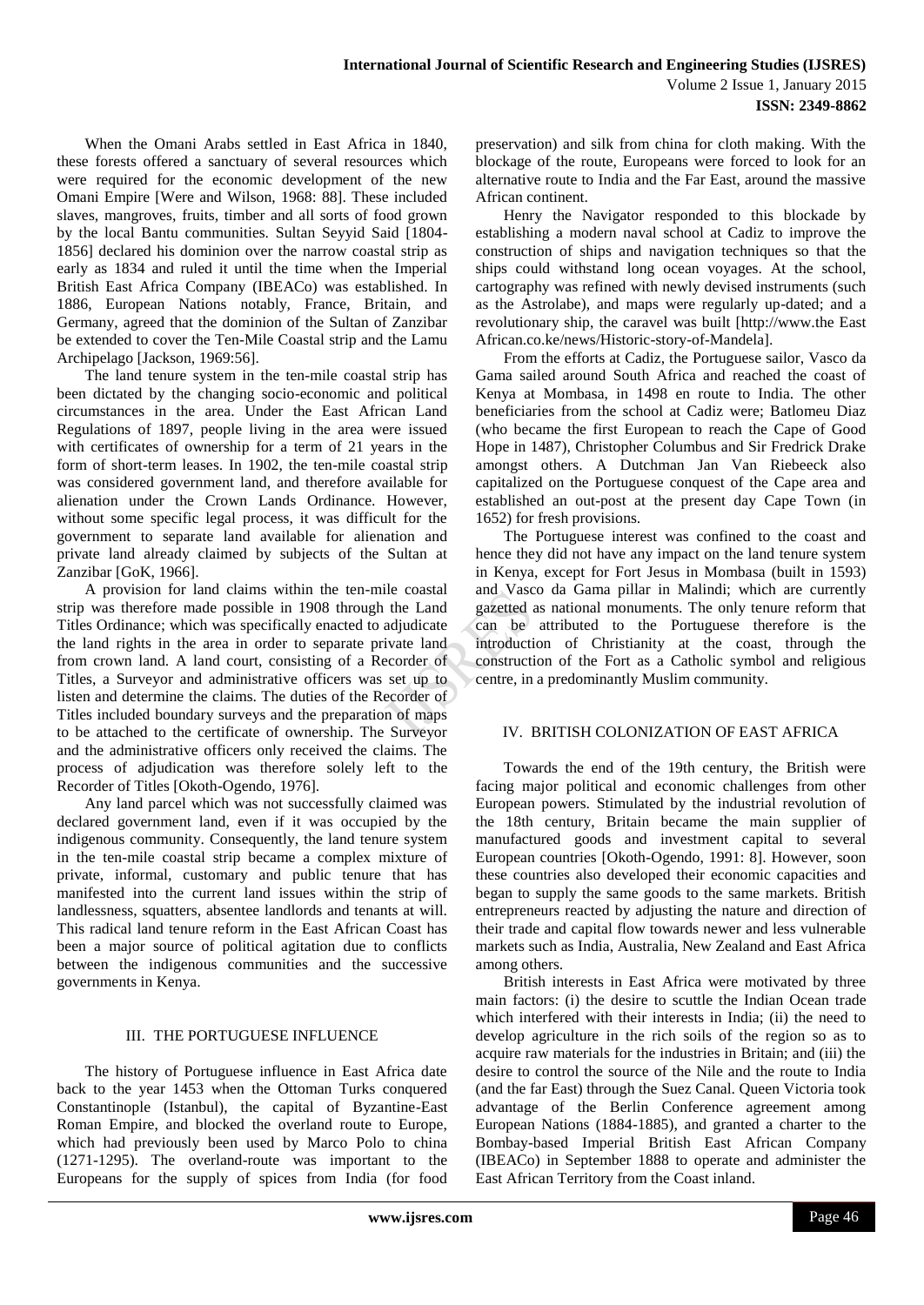The main objectives of the IBEACo were to; (i) undertake the administration of the ten-mile coastal strip; (ii) acquire territory from the native chiefs in the British sphere of influence by treaty, purchase, or any other means; (iii) establish civil and judicial administration in the districts under the Company"s rule; and (iv) levy taxes, customs, grant licenses, construct roads and public works, coin money, and, exercise all rights pertaining to sovereignty over the acquired districts [Caukwell, 1977]. Within one year, the Company had concluded 21 treaties with Native chiefs in the hinterland.

Apart from negotiating treaties with the local chiefs, the Company also made some land grants; and in 1894, the Company published a set of land regulations (The East African Land Regulations 1894) which provided for country lots for renewable leases not exceeding 21 years. Under this arrangement, grazing leases (20,000 acres), agricultural leases (2000 acres) and homestead leases (100 acres) were granted to the would-be settlers. This effectively interfered with the known customary tenure arrangements, introducing unknown concept of land leasing and limitations of movements and use of land which later formed part of the contentious pre independence land issues. The Company however soon became bankrupt due to lack of physical infrastructure and public administration system.

In 1891, the IBEACo and the Royal Charter was revoked and its property rights, (including interests in land) and privileges were handed over to the British Government in return for a parliamentary grant of £250,000 [Were and Wilson, 1968:122]. Kenya was soon thereafter declared a Protectorate on the 15thth June 1895 [Sorrenson, 1968:17]. The administrative headquarters of the new protectorate was in Zanzibar under the British Consular General, Arthur Hardinge, also doubled-up as the first Commissioner (Governor) of the new Protectorate.

Through the protectorate status, the colonial government could deal with land in the new protectorate by virtue of concessionary agreements entered into in December 1895 between the British and the Sultan of Zanzibar. The agreement granted Britain full powers of executive and judicial administration, the right to levy taxes, regulate trade and other works, and the power to deal with all questions affecting land and minerals. Nominally, the Sultans sovereignty was preserved over the coastal strip where he flew his flag; as the British had promised not to interfere with Muslim laws and customs.

In order to have a better administrative control over East Africa and the entire catchments area of the Nile Basin, it was necessary for the British to develop some form of economy in order to encourage fiscal independence of the Protectorate. It was immediately realized that there was a need to provide sufficient infrastructure in order to open up the hinterland and to control the source of the Nile in Uganda. The government therefore initiated the construction of the Uganda railway from Mombasa to Kisumu between 1896 and 1901 at a total cost of £8 million [Sorrenson, 1968:19].

The construction of the railway line achieved three major milestones: (i) it solved the problem of communication into the hinterland and enhanced the economic viability of the region; (ii) it linked Uganda to the Coast and improved the

administration of the new territory; and (iii) it enhanced the returns of business from the East Africa region and India. In order to develop and safeguard their strategic and economic interests, the British acquired effective control of land in the region by extending Indian Land Acquisition Act into the interior of the country in 1897 [Okoth-Ogendo, 1991:9]. Furthermore, the British foreign Jurisdiction Act of 1890 and the East African Land Regulation of 1887 were revised and incorporated into one document, the East African (Lands) Order in Council (1901), which gave the British control over unalienated African land without the Africans consent.

This declaration formed the basis for the enactment of the Crown Lands Ordinance (1902) which provided a legal basis for the alienation of indigenous land and subsequent settlement of the first batch of the white settlers in Kenya. It was felt at the time that the white settlers would create an agrarian land reform in East Africa and generate enough funds to offset the costs and maintenance of the railway line. Subsequently, Hardinge (1887) issued a proclamation reserving all land within a mile of the railway line (beyond the coastal strip) for the Protectorate interests, and this laid the foundation of the first major land tenure reforms in Kenya.

Immediately after the completion of the Uganda Railways (in Kisumu in 1901), Charles Elliot (the Governor) felt that the whole railway infrastrucre should be administered by one country. Consequently, all the land west of the Rift Valley, which had hitherto been under Uganda jurisdiction (since the declaration of protectorate status in Uganda and Kenya in 1894 and 1895 respectively), was formerly transferred to Kenya.

In 1920, the East Africa Protectorate, excluding the coastal strip and Zanzibar, was formally annexed by the crown and became a Crown Colony and Protectorate of Kenya. By this time all land was considered as state land with the Governor having ultimate authority on its alienation.

#### V. THE ESTABLISHMENT OF THE NATIVE RESERVES

Two events occurred during and immediately after World War I which changed the process of land alienation in Kenya drastically. First, during the war, the colonial government settled 1500 European ex-soldiers in the Kenya White Highlands to ensure security for the white settlers [Okoth-Ogendo, 1991:46]. In order to implement this programme, the crown lands ordinance was repealed and replaced with the Government Lands Act in 1915. This new Act prescribed the process of alienation of land for the ex soldiers; and for the first time, the Commissioner of lands could grant agricultural leases for a period of 999 years free of any purchase price [Okoth-Ogendo, 1991; Ojienda and Rachier, 2001]. Most of these schemes were excised from the African Natives without their consent and major conflicts soon developed between the British and the local communities.

Although the crown lands ordinance of 1902 prohibited the government from alienating any land in actual occupation by Africans, Charles Elliot disregarded this authority and proceeded to alienate 60,000 acres of land in Kiambu-Limuru area between 1903 and 1905, which was occupied by 11,000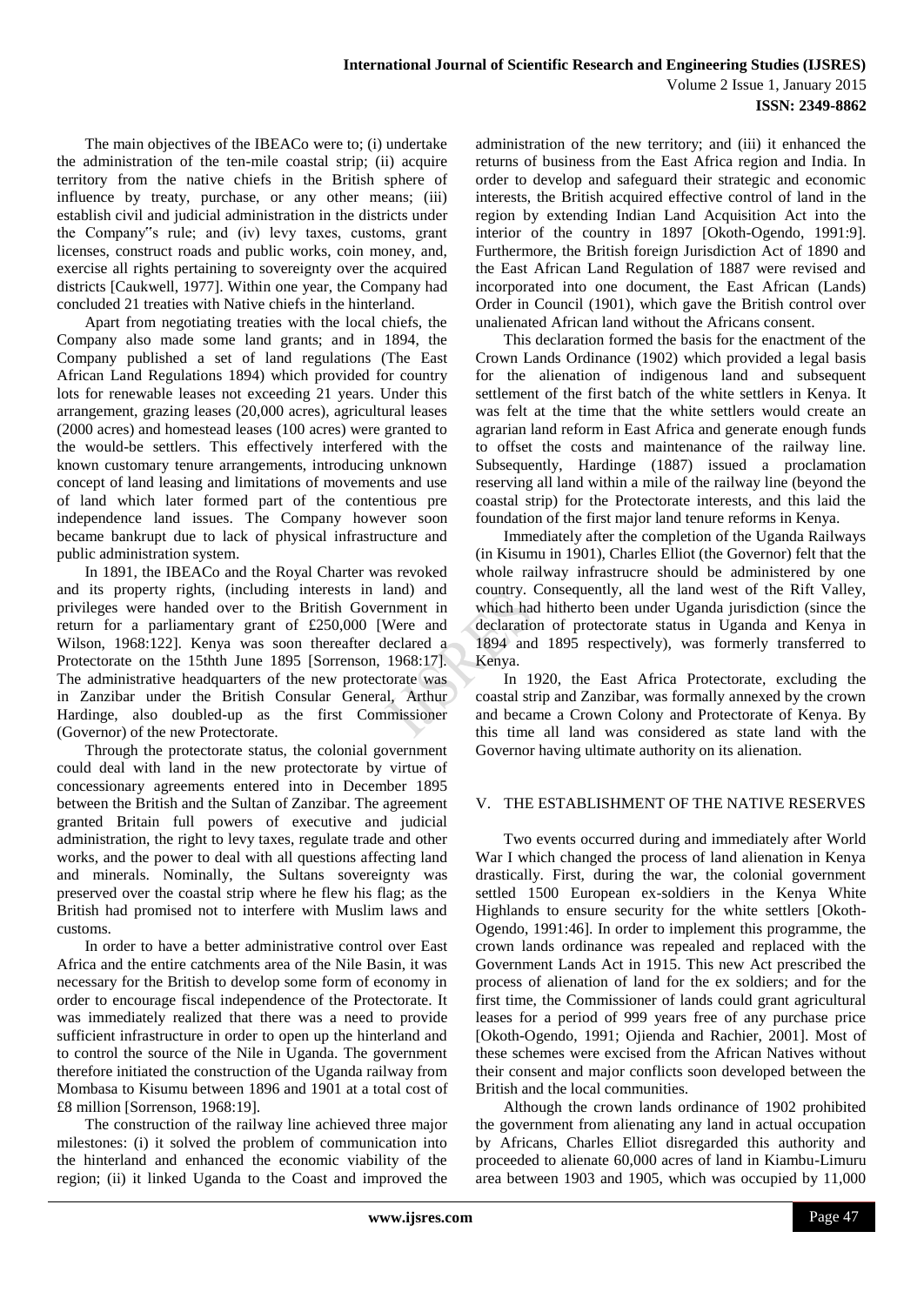African families [Sorrenson, 1967: 18-21]. This, along with other injustices of land alienation, proved a continuous source of friction between the Africans and the British; and infact in 1914, ex- senior chief Koinange appealed (through the High Court) to the Governor to return the alienated Kiambu land. This appeal was rejected and this, among other issues, resulted into a major confrontation in Nairobi in 1922.

Rutten [1992: 175-178] reports that by 1903, several European settlers had been allocated large pieces of land in the white highlands. These included, Lord Delamere (100,000 acres) on 99 years lease; Grogan and Longham (120,000 acres) 50 year lease around the Eldama Ravine and the East Africa Syndicate (400 square miles) lease of pasture land around Naivasha. The Maasai as a community lost 60% of their land to the white settlers. The total area of the two new reserves comprised approximately 24,000 sq km as compared to the pre-colonial Kenya Maasai territory of 55,000 sq Km. At a maximum, land set apart for the European farmers in Kenya totalled to 31 million hectares [Rutten, 1992:178] and by the end of 1915, 21,000km sq of land had been alienated to 1000 white settlers.

The second event was the creation of the "Native Reserves" in 1918, with "fixed" ethnic boundaries to control the movement of the indigenous communities and provide a pool of cheap labour for the European farms. The Africans were confined on blocks administered as provinces and later districts whose boundaries were drawn along tribal lines. This new arrangement disturbed the customary land tenure system which the indigenous communities had maintained through the process of shifting cultivation and territorial expansion. The creation of the Native Reserves appropriated 100 square miles of the best grazing grounds from the Nandi reserves [Okoth-Ogendo, 1991: 47].

The creation of the native reserves and other oppressive policies on the African land relations led to several conflicts such as: (i) severe destabilization of the social and production relations of the African people; (ii) by confining the African people into native enclaves, and denying them opportunities for technological adaptation or market adjustment, colonial land and administrative policies led to serious land degradation in the African reserves; (iii) in the absence of a clear framework for the evolution of African land relation, no organized regime of indigenous property law was able to emerge. Indeed, the customary law was systematically discredited in legislative enactments and judicial proceedings throughout the colonial period; (iv) the massive displacement of indigenous populations, as a result of the establishment of colonial economic and political structures became a major source of conflict between the indigenous communities and the colonial rulers [GoK, 2002].

The resulting land shortage and insufficiency in food supply resulted in a major discontent among the indigenous communities. The colonial government soon realized that the European settlers would not enjoy any security in their land unless some form of stable property arrangement was provided for the indigenous people. It therefore became necessary to raise the juridical status of the Native Reserves in order to safe-guard the security of the white settlers.

# VI. CREATION OF THE TRUST LANDS

The extent of insecurity and restlessness created by the provisions of the Government Lands Act of 1915 and the creation of the "Native Reserves" (in 1918) first manifested itself in Nairobi 192211 where several Africans were

killed as a result of the agitation against incarceration of African political leaders. Leaders of the Young Kavirondo Association had also demanded for individual land tenure for Africans far back in 1921 and resisted extension of the European Settlements in Nyanza. In Central Kenya, the Young Kikuyu Association also demanded for the individual title [Sorrenson, 1967: 27]. These incidents led to the declaration of the Devonshire White Paper of 1923 which emphasized that Kenya was an African country and the interests of the indigenous people was paramount and should be respected by the foreigners. Consequently, it became necessary to review the African land question in Kenya to accommodate their interests.

Consequent upon the above developments, three land Commissions were created between 1924 and 1935 to look into the juridical status of the Africans land. These were the East African Commission (the Ormsby-Gore Commission, 1924-1925), the Hilton Young Commission (1927-1929) and the Kenya Land Commission (popularly known as the Carter Commission 1932-1935). As a result of these Commissions; the Native Lands Trust Ordinance was enacted in 1930 to provide for the establishment of the Native Lands Trust Board. Subsequently, in1932, the Government reviewed the Native Lands Trust Ordinance and established the boundaries of the Native Reserves [Rutten, 1992: 189].

In 1938, a new Native Lands Trust Ordinance was enacted to replace the Native Lands Trust Ordinance of 1930 and took into consideration, the recommendations of the Kenya Land Commission of 1932.

In 1939, the Kenya (Native Areas) Order in Council was passed and vested the interests of the African Lands into a Native Lands Trust Board [Maini, 1967]. When Kenya attained political independence in 1963, the Native Lands Trust Board was changed into the Trust Lands Act Cap 288 of 1939 and all the Native lands were transferred to the respective County Councils. Apart from the creation of the Trust Lands Act, Kenya Land Commission also recommended for the individualization of titles in the Native Reserves.

# VII.INDIVIDUALIZATION OF TENURE IN THE NATIVE RESERVES

By 1940s land scarcity in the reserves had become a critical economic and political issue and when the Mau Mau revolt exploded in 1952, it became clear that the African land issue could no longer be ignored. The colonial Government realized, for the first time, that the security of the white settlers was in jeopardy unless some form of stable property arrangement was provided for the African reserves. Three important interventions were eventually implemented to safeguard the African land interests and try to salvage the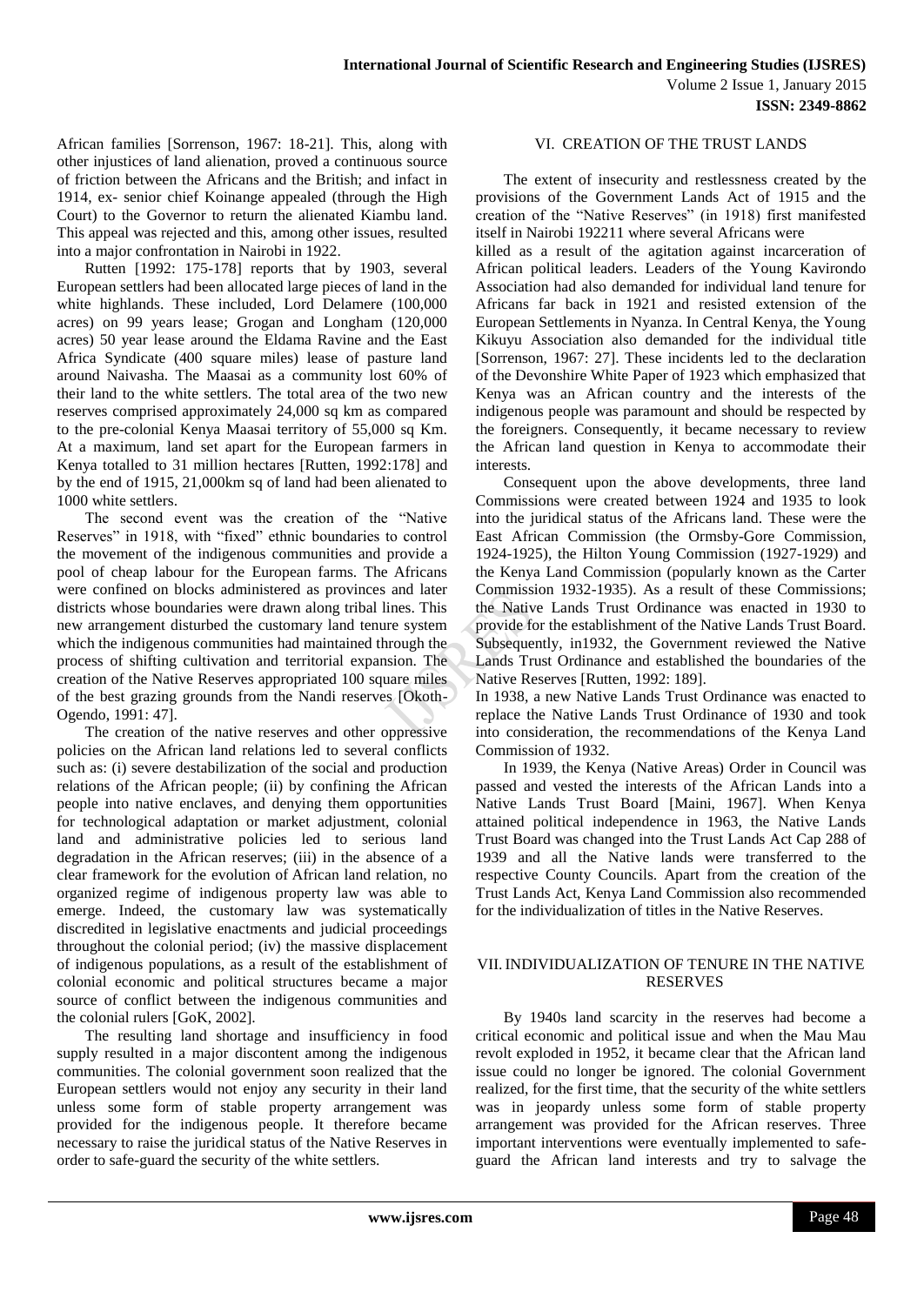deteriorating relations between the Africans and the white community in Kenya.

The first intervention involved programmes designed to decongest the African areas through settlements on vacant crown land and reconditioning of the degraded land. To implement the programme, a Development and Reconstruction Authority (DARA) was set up in the middle of 1940s, assisted by an African Land Utilization and Settlement Board (ALUS), later renamed, the African Land Development Board (ALDEV). These programmes did not succeed for the following reasons; (i) the inherent suitability of the land earmarked for resettlement; (ii) the coercive manner in which the reconditioning schemes were administered; and (iii) general cultural aversion to the dislocation of families, clans and lineages in the process of resettlement [GoK, 2002].

The second intervention involved strategies designed to improve production structures and infrastructure through the provision of limited extension services and new farming techniques. These programmes were known as the "Better Farmer" schemes chosen for their ability to cope with technical demands for production of cash crops on a limited scale. These programmes also failed because no attempts were made to integrate these interventions into the overall colonial economy.

The third intervention involved a major land tenure reform in the Native Reserves when the Sywnerton Plan published (in 1953) sought to intensify African Agriculture" through the process of individualization of land tenure in the African reserves. The plan sought to individualize titles to land in the African reserves and thereby create a group of Africans who would participate effectively in intensive, and large-scale, agriculture. It argued that the individualization of title in the reserves would: (i) enhance proper decision-making in land use and encourage individual initiative, (ii) confer exclusive rights of ownership over parcels of land and thereby remove conflicts, and (iii) improve agricultural production through the allocation of large economic units of land. The colonial authorities believed that once the African elites were adequately inducted into the settler economy, the elites would be prepared to defend the system after independence.

However, [Bruce and Migot-Adhola, 1994] and Juma and Ojwang, [1996:22] observed that the individualization of tenure in the predominantly customary areas did not achieve the intended objectives. Instead, it resulted in several problems: (i) fragmented and sub-economic land units; (ii) tenure insecurity due to the existence of overlapping land rights especially at the interface between rural and urban areas; (iii) a rise in levels of poverty and landlessness due to lack of capacity to gain access to clearly defined, enforceable and transferable property rights; (iv) gross disparities in land ownership with regard to gender and minority groups; (v) inadequate provision of the essential infrastructure for efficient development of the rural areas; and (vi) increased marginalization and landlessness.

# VIII. REGISTRATION OF NATIVE RESERVES

When the land adjudication programmes were initiated within the vast Native reserves, there were no legal provisions for registering the new land parcels and the Government realized that there was need for some form of legal framework to support land adjudication and registration [Sorrenson, 1967: 135]. The Native land tenure rules of 1956 were passed under the Native Lands Trust Ordinance of 1939 to give the programme some legal backing [GoK, 1966:37]. In 1959, a working party on the African land tenure reforms recommended for the enactment of the Native lands registration ordinance to support registration.

In 1960, the ordinance was changed into land registration (special areas) ordinance. The registration component of this Act was repealed by the registered lands Act Cap 300 (of 1963) although parts I and II were not altered and became the land adjudication Act of 1963 [Onalo, 1986: 48]. This adjudication act was used to conduct all the land consolidation programmes between 1965 and 1968 when the new adjudication act was passed.

On the technological side, there were still no reliable means of carrying out the adjudication exercise in the vast African reserves quickly enough to stem the political agitation and great demand for title. The land consolidation programme in progress in central Kenya had relied mainly on ground based surveying techniques (step chaining, compass, and plane table) which were too slow to cover the vast African reserves. The government consequently sought for cheaper and faster methods to accomplish the task.

The Royal Commission on land [SoK, 1954] sitting at Arusha, Tanzania (8th- 22nd February, 1955) observed that experience from southern Rhodesia (present day Zimbabwe) had indicated that aerial photography could be deployed in large-scale cadastral work in Africa on condition that: (i) supplementary ground work was not so extensive as to make the aerial photography uneconomical, (ii) land parcel boundaries could be identifiable on the aerial photographs, (iii) air survey would not replace ground survey methods in areas where the latter is more suitable. The problem was that at the time, there were no facilities locally available to process aerial photographs.

Armed with these recommendations, the government appointed the Lawrence Mission 1965-66 (*the mission on land consolidation and registration in Kenya*) to address the issue of speeding up land adjudication and registration in the African reserves. One of the major recommendations of the Lawrence mission was the full deployment of aerial photographs as a quick means of demarcating land in the African reserves. The ground-based surveying methods were too slow for the vast Native reserves.

Apart from the use of aerial photography in adjudication of Native reserves, the mission also recommended several changes in the land reform programme in Kenya: (i) measurements of fragments by compass and chain and subsequent plotting was discontinued, (ii) the survey department became responsible for demarcation of consolidated land holdings and supervision of the technical staff involved in the adjudication programmes, and (iv) the re-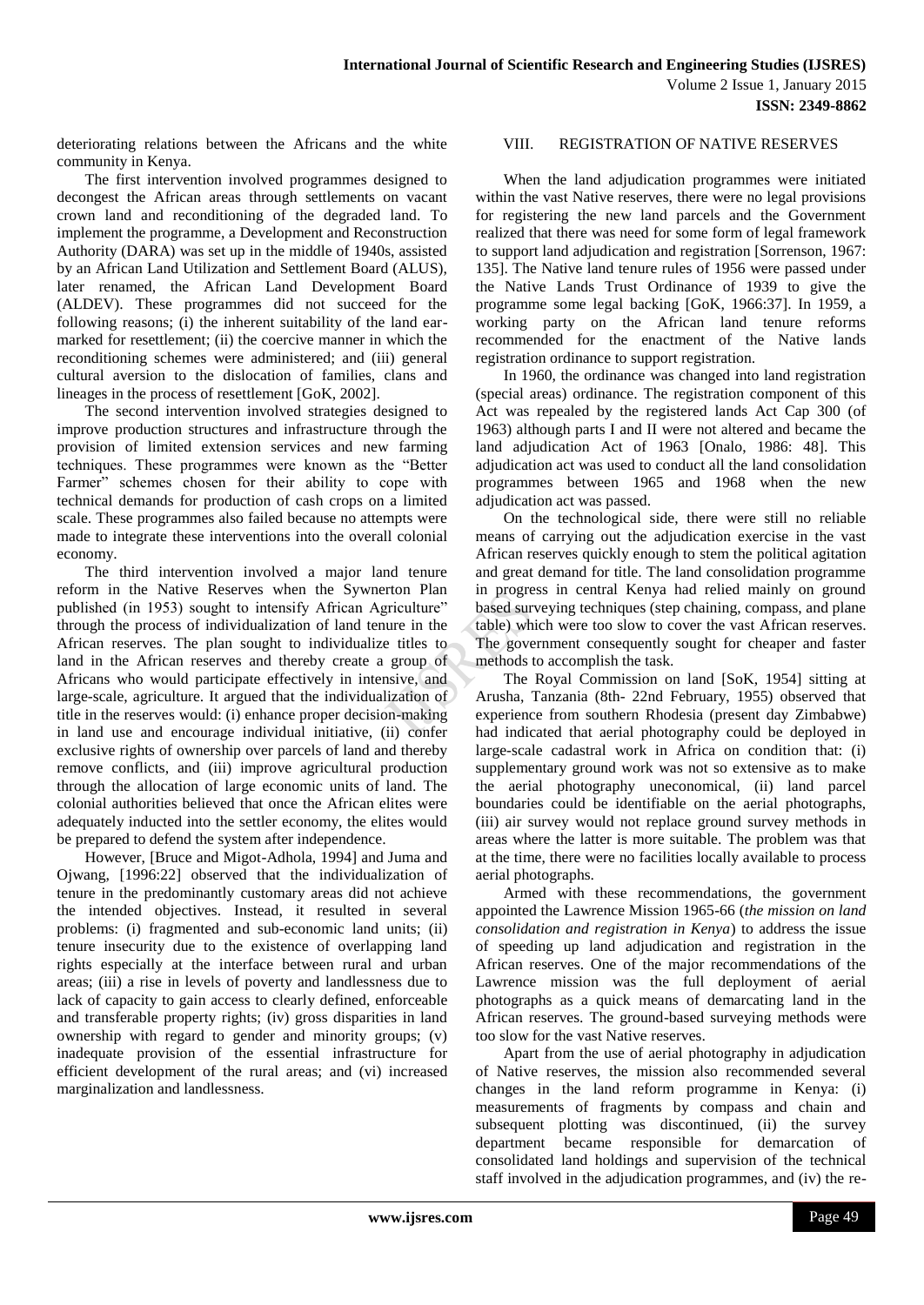fly method of producing final RIMs from demarcation maps was discontinued.

The mission also rejected the idea that the existing land adjudication act of 1963 be amended to make it suitable for the non-consolidation areas [GoK, 1966: 45]. Instead, it recommended for the enactment for new acts for a simpler and a quicker procedure of adjudication, but it also took into consideration the group ranches and control mechanisms of disposition of land in the newly registered area. Consequently, the land adjudication act of 1963 was repealed by four new legislations: the land control act, cap 302 of 1967; the land adjudication act, cap 284, 1968; the land consolidation act cap 283, 1968; and the land (group representatives) Act, Cap 287 of 1968.

With these new legislations, the policy of land adjudication was accelerated in order to provide maximum titles to the indigenous people. The adjudication act cap 284 was adopted for the adjudication of land in the former trust lands. Land consolidation programmes continued to apply continued in areas which had already started the land consolidation programmes. However, once the new adjudication act was enacted in 1968, all newly declared adjudication areas were demarcated under the new act, Cap 284 of 1968. Land consolidation programme now applied only to areas in Taita/Taveta, Meru and Baringo Districts where the adjudication was already implemented under the consolidation system [MoL, 1991]. Apart from adjudication, other land reforms included, re-settlement programmes, subdivision of large-scale co-operative farms and group ranches, and alienation of township plots.

# IX. LAND TENURE SITUATION AT INDEPENDENCE

At independence (in 1963), Kenya had three substantive regimes in property law governing land of various tenures, five registration systems and an elaborate infrastructure of administrative agencies dealing with land and related issues [GoK, 2002]. The purpose of this tenure arrangement was to perpetuate a dual system of economic relationships consisting of an export enclave controlled by a small number of European settlers and a subsistence periphery operated by a large number of African peasantry.

With that arrangement in place, colonial authorities proceeded to negotiate power transfer arrangement based on the principle that the settler economy would not be dismantled. The final outcome of the negotiation was an independence settlement-plan that provided limited scope for land redistribution by removing racial barriers to land ownership in the settler areas, while at the same time confirming and safeguarding property rights acquired during the colonial period [GoK. 2002: 31]. One major product of the plan was the introduction of the settlement schemes designed to take-off pressure for land redistribution exerted by the landless and squatters; and this was the primary rationale for the Million Acres scheme, Yeoman, and Z schemes of the early 1960s. The effect of introducing the ruling African elites into the settler economy ensured that the machinery of the

state would continue to flow towards the settler agricultural economy.

## X. CONCLUSION

The history of land tenure reforms in Kenya can be summarized in five distinct phases: (i) the early settlement of the Arabs at the coast and introduction of the Islamic land tenure system in the Ten-Mile Coastal Strip; (ii) the establishment of the British colonial economy and creation of the western tenure system in an area of predominantly customary tenure; (iii) a general conversion of the customary tenure into communal Native Reserves and subsequent Trust Lands; (iv) individualization of tenure in the Native Reserves and introduction of the African elites into the settler economy; and (v) introduction of the post-independence settlement schemes and Group Ranches to accommodate the clamour for land redistribution from the landless Africans and squatters.

# XI. BIOGRAPHICAL SKETCH

Dr. Gordon Wayumba holds a Bachelors Degree in Land Surveying and Photogrammetry from the University of Nairobi (1976), a Masters Degree in Remote Sensing and Photogrammetric studies from Cornell University (USA, 1982) and Doctorate Degree in Geospatial Engineering from The University of Nairobi (2013). He is a Member of the Institution of Surveyors of Kenya (MISK), Land Surveyors Chapter, a Certified Land Surveyor of East Africa (CLS) and practising Licensed Land Surveyor in Kenya. Currently, Dr. Wayumba is a Senior Lecturer in Cadastral Surveying and Land Administration at the Technical University of Kenya and chairman of the Department of Geospatial Science and Engineering at the same university.

Dr. Wayumba areas of research encompass; cadastral surveying and mapping, development of 3-D Cadastre, close range imaging for heritage documentation and digital image processing of remote sensed data. Currently, Dr. Wayumba is currently co-supervising three PhD studies in the areas of; Development of modern Registration system for Kenya, Development of a Cadastral Model for the Urban informal Settlements, Development of a Modern Registration System for General Boundaries in Kenya.

# REFERENCES

- [1] Bruce, J. W. and Migot-Adhola, 1994: Searching for Land Tenure Security in Africa. Pub. Kendall/Hunt Publishing Company, 4050 Westmark Drive Dubuque, Iowa, 52002,
- [2] Caukwell, R.A., 1977: Cadastral Survey in Kenya and its Role in the Development of the Country. Msc. Thesis, University of Nairobi Jomo Kenyata Library, Catalogue No. TA/625/C3.
- [3] Chittick, H.N. 1974: Discoveries in the Lamu Archipelago. Azania Vol. 2, pp. 37-67. British Institute in East Africa, Nairobi, Kenya.